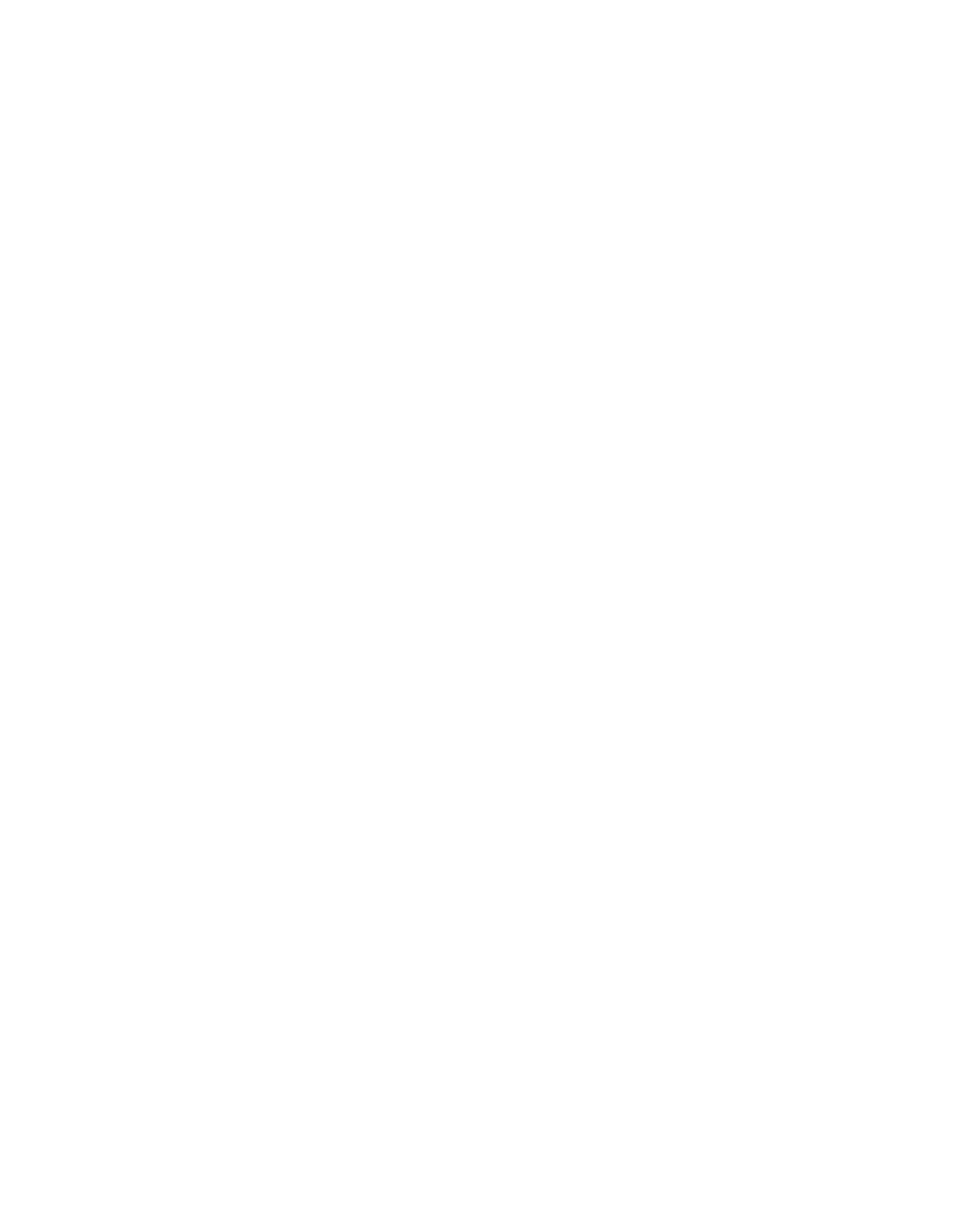# **Elderly Rental Assistance Program (RAP)**

### **Sec. 8-119kk-1. Definitions**

As used in sections 8-119kk-1 to 8-119kk-8, inclusive, of the Regulations of Connecticut State Agencies:

(1) ''Adjusted gross income'' means the aggregate annual income of all household members from all sources, less allowable deductions, as determined by the commissioner.

(2) ''Allowable deductions'' means deductions for alimony payments ordered by the courts for dependents and certified as paid and non-reimbursable medical and dental expenses, in excess of 3% of gross income.

(3) ''Assistance agreement'' means a written agreement between the state and a grantee that contains the terms and conditions under which they will participate, and the amount of rental assistance payments to be made by the State for each eligible household.

(4) ''Base rent'' means the minimum rental charge determined by the commissioner to be necessary for the operation, upkeep and long-term maintenance and capital replacement reserves of a housing development.

(5) ''Commissioner'' means the commissioner of the Department of Economic and Community Development.

(6) ''Department'' means the Department of Economic and Community Development.

(7) ''Grantee'' means a housing authority, not for profit corporation or a partnership, consisting of: (A) a housing authority, a nonprofit corporation, a municipal developer, or any combination thereof; and (B) a business corporation incorporated pursuant to chapter 601 of the general statutes having as one of its purposes the construction, rehabilitation, ownership and operation of such housing.

(8) ''Rental assistance'' means the amount payable by the state toward the cost of the contract rent.

(9) ''Utility allowance'' means the estimated monthly allowance, as approved by the commissioner, for a household for heat and other utilities, excluding telephone and cable TV, which is not supplied or paid for by the grantee.

(Adopted effective July 3, 2008)

### **Sec. 8-119kk-2. Program description**

(a) The commissioner shall implement a non-entitlement program of rental assistance for elderly persons living in State-assisted rental housing developed, under section 8-112a to 8-119c, inclusive, of the Connecticut General Statutes, that will allow such persons to afford decent, safe and sanitary housing. The commissioner may limit access to the rental assistance program dependent upon the availability of funds. Previous participation in the rental assistance program does not guarantee a grantee the right to participate in the program if a change in the applicant's circumstances occurs, that results in ineligibility, prior to execution of the rental assistance contract. The commissioner may suspend or cancel already existing rental assistance contracts based on lack of funds.

(b) The department shall oversee the program established by section 8-119kk of the Connecticut General Statutes. The grantee shall be responsible for administrative responsibilities of the program established by section 8-119kk of the Connecticut General Statutes, including tenant selection, annual unit inspections, initial and annual reexamination of tenant income and rent adjustments, maintenance of records and other duties as required by the commissioner.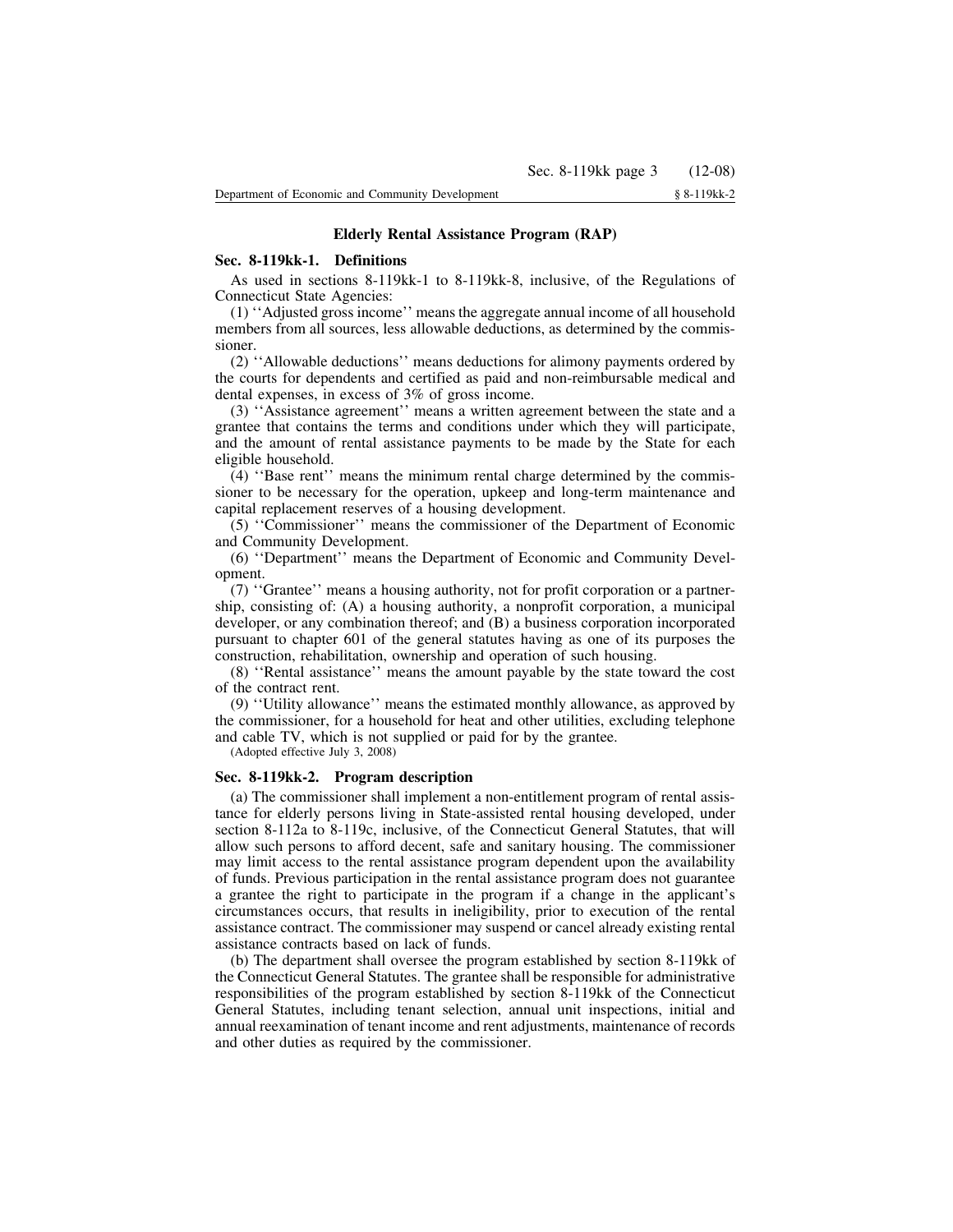(c) Should a qualified tenant who is receiving a subsidy under the program be otherwise eligible to relocate to another state-assisted rental housing facility that is participating in the program, and choose to do so, the state shall notify the tenant and the grantee that the tenant's certificate will be transferred to that new facility and the qualified tenant will continue to receive rental assistance at the new facility. (Adopted effective July 3, 2008)

**Sec. 8-119kk-3. Fair housing and equal opportunity requirements**

Grantees participating in the program established by section 8-119kk of the Connecticut General Statutes are required to comply with all applicable federal and state fair housing laws, rules and regulations. The commissioner may suspend participation of a grantee in this program based on that grantee's lack of compliance, as noted above, so long as any eligible tenant is not seriously harmed by such suspension. "Seriously harmed" for purposes of this section shall mean that an eligible tenant would be required to pay in excess of thirty five percent (35%) of his/her adjusted gross monthly income for rent, less a utility allowance (if applicable).

(Adopted effective July 3, 2008)

#### **Sec. 8-119kk-4. Grantee and tenant eligibility and selection**

(a) The commissioner shall select a grantee to participate in the program based on criteria that shall include but not be limited to the following:

(1) Demonstration of the need for rental assistance;

(2) Demonstration that the grantee has an approved management plan for the period;

(3) Demonstration that the grantee is in good standing with the department;

(4) The apparent capability of the grantee to manage the project in a decent, safe and fiscally prudent manner; and

(5) The availability of funds from sources other than the program established by section 8-119kk of the Connecticut General Statutes.

(b) A tenant is eligible to receive rental assistance as part of the program if the tenant:

(1) Is current on his/her annual recertification of income; and

(2) Pays more than thirty percent (30%) of his/her adjusted gross income for rent, less a utility allowance.

(c) Any rental assistance provided under this subsection shall be provided to the grantee to make one or more dwelling units affordable to low income households residing in state financed elderly housing. These units shall continue for the term of the assistance agreement entered into between the department and the grantee, so long as funds are available for such purposes.

(Adopted effective July 3, 2008)

#### **Sec. 8-119kk-5. Rental assistance computation**

(a) The tenant contribution shall be thirty percent (30%) of the tenant's adjusted gross monthly income less a utility allowance, if applicable. The amount of rental assistance shall be the difference between the tenant contribution and the base rent for housing projects subject to the provisions of Sections 8-112a to 8-119c, inclusive, of the Connecticut General Statutes.

(b) The maximum allowable rent for an eligible elderly housing project shall be established by the commissioner, or his agent, in such a manner that the grantee shall manage and operate the elderly housing project at the lowest possible rate consistent with the production of revenues, which, together with all other available